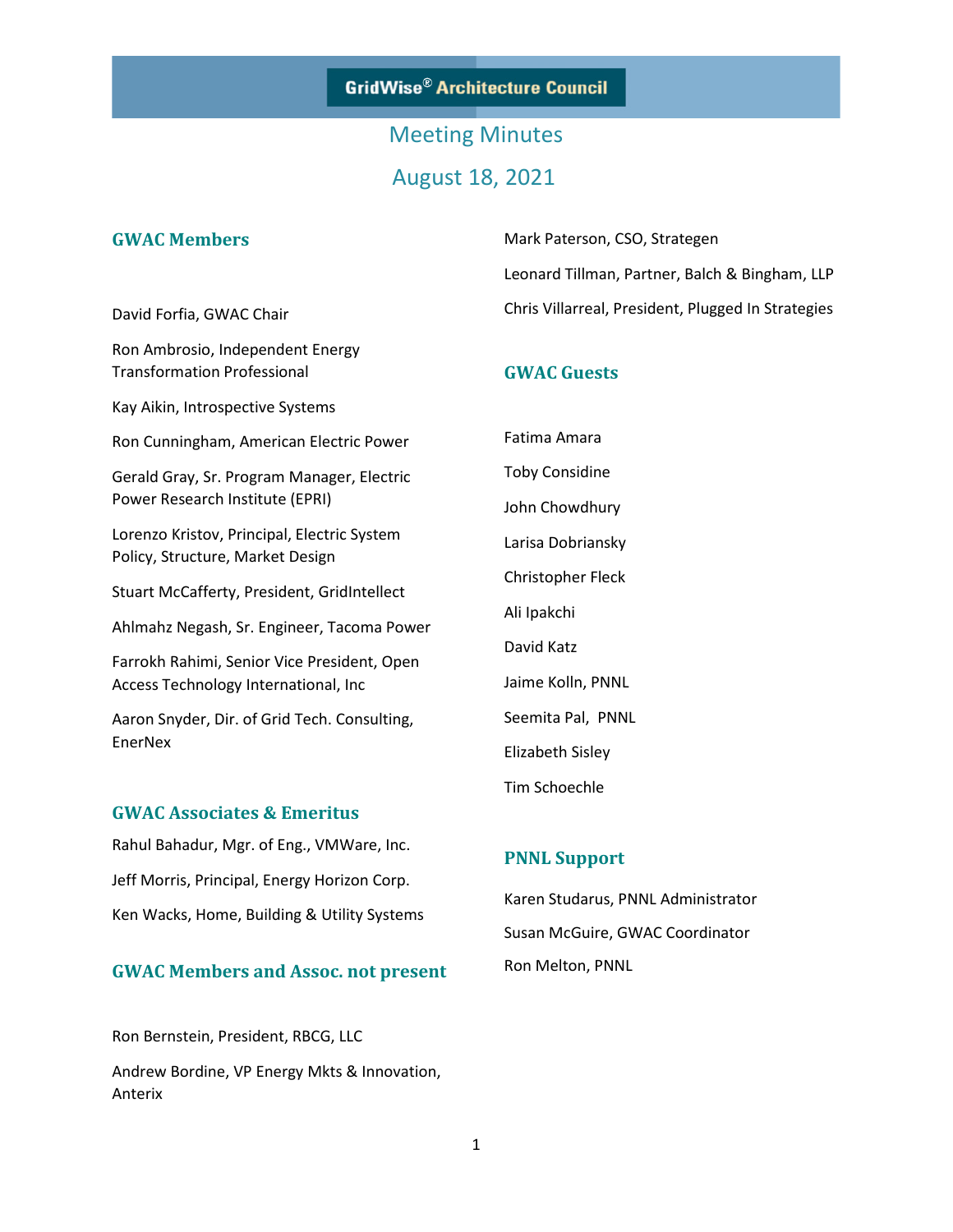# Meeting Minutes August 18, 2021

#### **GWAC Administration**

Chair David Forfia called the meeting to order at 12:04 pm central time. David welcomed everyone to the August GWAC meeting.

Karen Studarus welcomed any new attendees and asked them to say hello. She noted the Transactive Energy Theory workshop and early GWAC meeting start time next month. She commented that the Transactive Energy Theory workshop is in line with GWAC council work.

Karen noted that TESC 2022 conference planning will be discussed later in the meeting.



Karen thanked the re-elected GWAC Associates for their support to GWAC and congratulated them on their approval as the class of 2021 - 2022.

Karen asked Susie McGuire about changes received to the July minutes. Susie noted that changes were received from David Forfia, Leonard Tillman and Ken Wacks. All changes have been incorporated.

David Forfia then asked for a motion to approve the minutes as amended; Ron Ambrosio gave the motion and Ron Cunningham seconded the motion. It was noted that the minutes will be posted on the GWAC website.

Kay Aikin asked about the status of the updated GWAC website and Karen noted that the firewall problem with the new website has been identified and she hopes that it will be resolved and that the new site can be rolled out soon.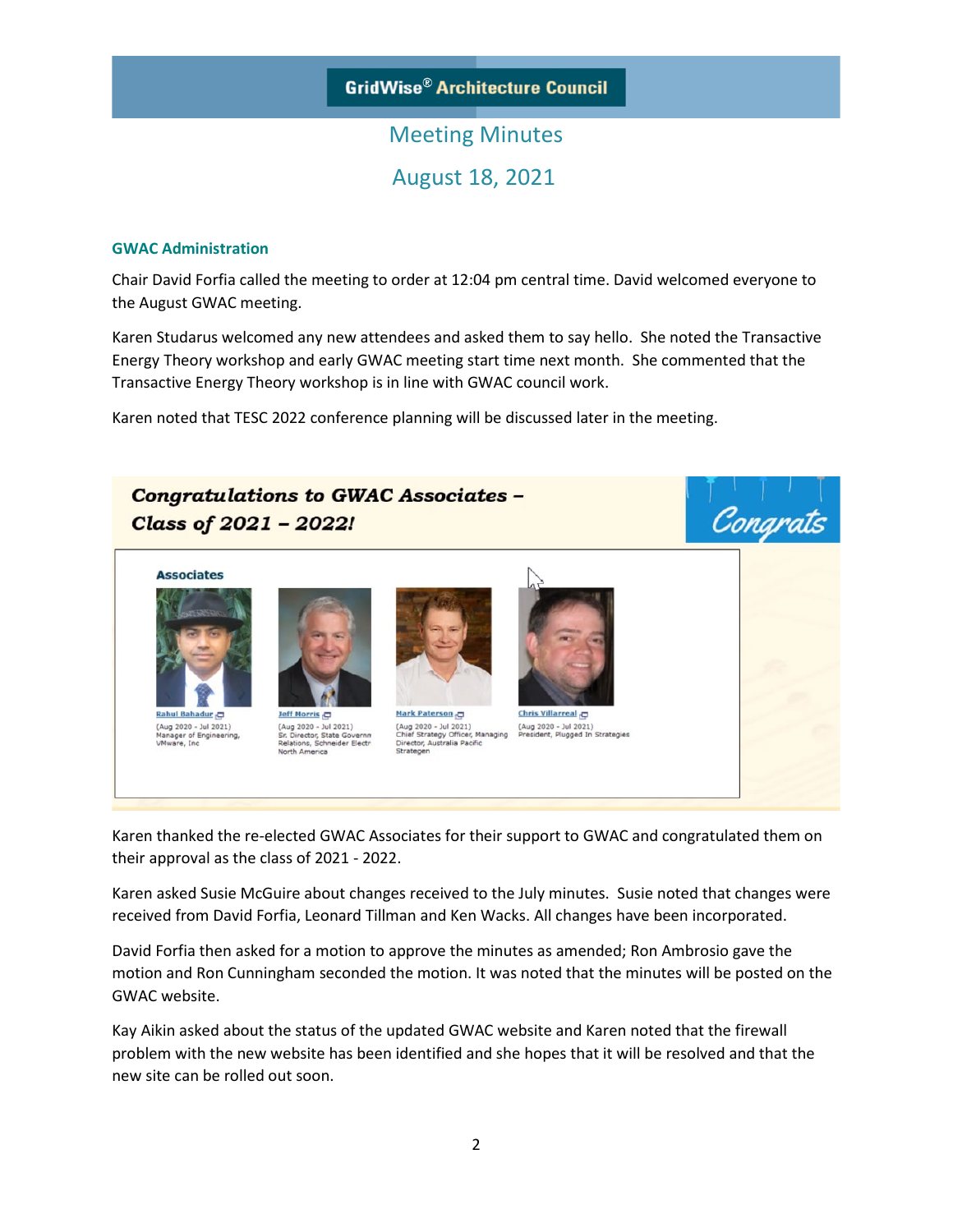### Meeting Minutes

### August 18, 2021

Karen noted that due to continued COVID restrictions the GWAC Fall meeting will not be able to be Face to Face but was optimistic about a face to face Spring meeting.



# **Conferences and Events** (Bold = GWAC speakers, blue = con

- Smart Energy Summit 2021, Virtual, Apr. 28, Aug. 4, Oct. 27
- ISO/IEC meetings, various times in the weeks of Sept. 14 and Sept. 21
- Solar Power International (SEPA) Sept. 20-23, 2021, New Orleans, LA
- NCEP Sept. 13-15, 2021 (National Council on Elec Policy)
- **GWAC Fall Meeting: Discuss virtual/f2f, location, date**  $\bullet$
- CEATI Smart Grid Conference & Protection and Control, online, Nov. 2-3, 2021
- NARUC Annual Meeting, Nov. 7 10, 2021, Louisville KY
- Grid Forward Nov. 9 10, 2021, Seattle, WA
- $\bullet$ DistribuTech 2022 - Jan 26 - 28, 2022, Dallas, TX
- ASHRAE Winter Conference, Jan 29 Feb. 2, 2022, Las Vegas, NV
- AHR Expo, Jan. 31 Feb. 2, 2022, Las Vegas Convention Center, NV
- IEEE ISGT 2022, Washington, DC, February 21-24, 2022 face to face format
- · IEEE PES T&D, April 25 28, 2022, New Orleans, LA
- IEEE Rural Electric Power Conference REPC, Cleveland OH, May 17 20, 2022
- TESC2022 tentatively scheduled for May 3 5, location to be determined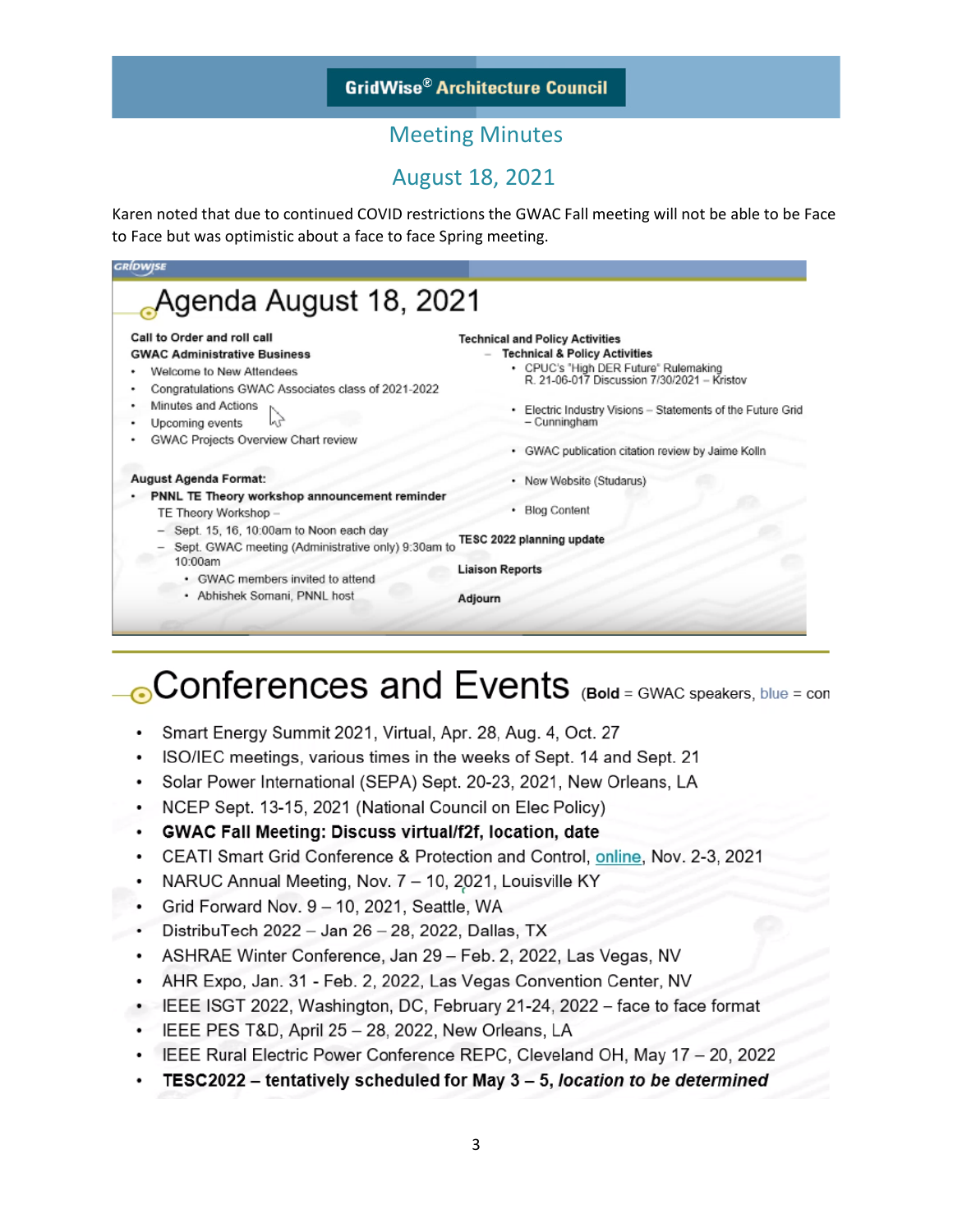### August 18, 2021

Karen reviewed the list of upcoming GWAC related conferences. It was noted that the GWAC Fall meeting will not be able to be Face to Face due to continued travel restrictions. The group discussed a potential agenda for the meeting and suggested doing a Doodle Poll for dates in October. David Forfia suggested said a format similar to last year's workshop with several two hour blocks spread over two different days.

Karen noted that last year's GWAC fall workshop topic was grid architecture and Deepak Divan from Georgia Tech had been a guest speaker.

Ron Melton suggested that a Fall workshop theme be discussed in line with GWAC current topics. He said the F2F format has allowed participation with people outside the group in an effort to engage the community more broadly. He suggested finding a topic that is of substance with people on the council as well as with people outside the council. He recalled that past workshops have had a specific theme and topic and spanned a full day on the first day and then ended at about 2pm on the next day.

Karen said that has been the focus and we just need to find a way to get the same good engagement in a virtual format.

Ron suggested that a small organizing committee form to come up with a guest speaker and a technical topic.

Karen agreed to lead the committee and asked for volunteers. David Forfia, Ahlmahaz Negash and Ron A agreed to be on the committee to pick a topic and format an agenda.

#### **Action: Karen and Susie to organize a GWAC Fall meeting organizing committee meeting**

Karen noted that the AHR Expo to be held in January 2022 has an agreement with GWAC to help them promote their conference and they will give GWAC the use of a meeting room for a seminar if we need it.

Karen noted that a TESC 2022 organizing meeting will be held this coming Monday. She said that venues in California and Denver are being considered.

Jeff Morris commented on NARUC meetings coming up November in Louisville. He said that abstracts are being accepted. He will put something in the chat. He also asked if GWAC is interested in NASIO meetings. He said they work with national policy recommendations; state energy policy advisors attend. Karen said that sounds of interest to GWAC. He will note the dates of their October meeting in the chat as well.

#### NARUC: https://www.naruc.org/

Farrokh requested that the next IEEE PES GM in Denver be added to the conference list.

#### **Action: add IEEE PES GM in Denver to the conference list**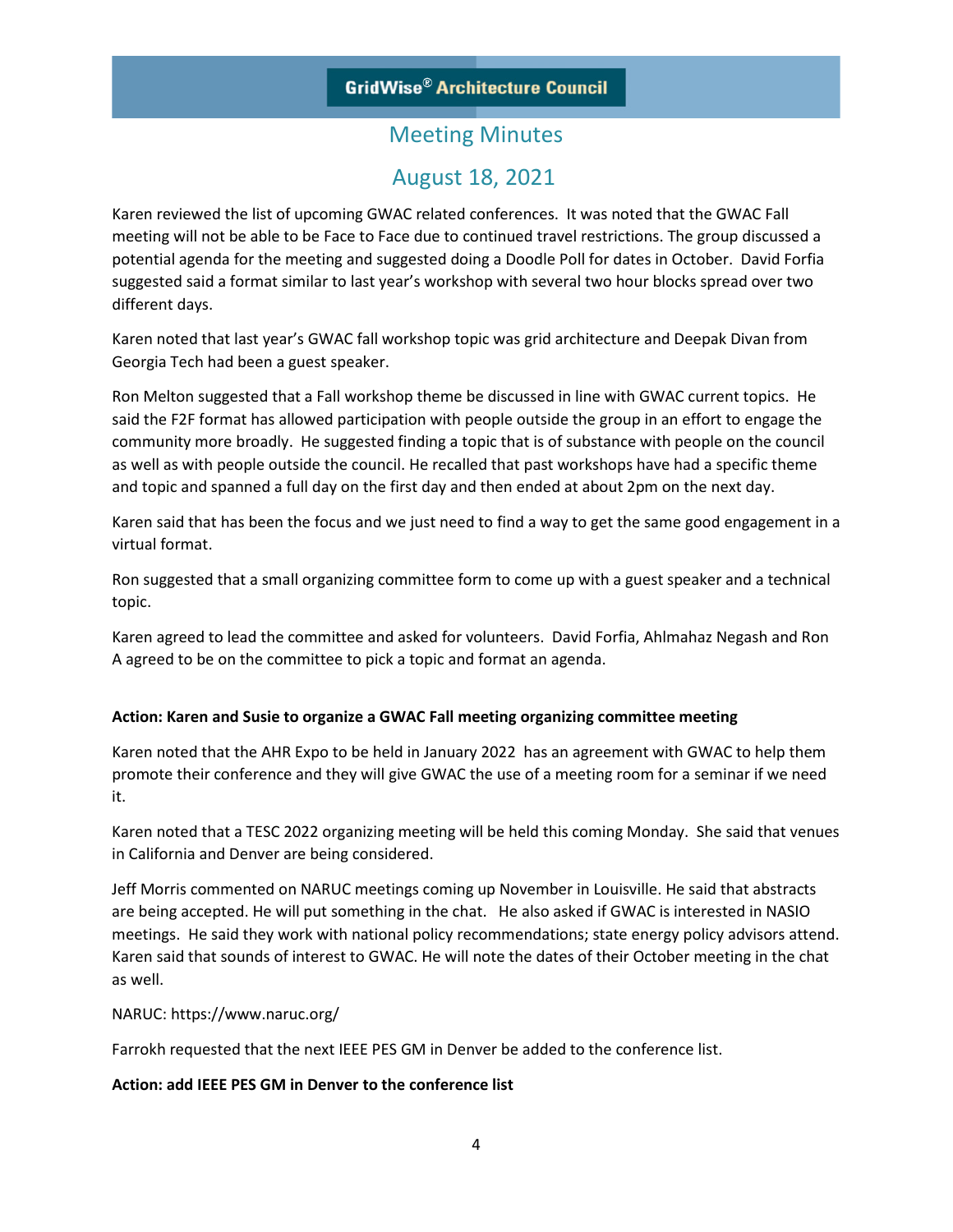August 18, 2021

| Liaison Reports -<br>⊙                                                                                |
|-------------------------------------------------------------------------------------------------------|
| National Institute of Standards & Technology (NIST)- David Wollman                                    |
| Electric Power Research Institute (EPRI) - Gerald Gray                                                |
| Institute of Electrical & Electronics Engineers Power & Energy Society - Farrokh Rahimi               |
| American Society of Heating, Refrigeration, and Air-Conditioning Engineers (ASHRAE)– Ron<br>Bernstein |
| International Organization for Standardization, and International Electrotechnical Commission         |
| - (ISO/IEC JTC 1/SC 25) Home and Buildings Standards - Ken Wacks                                      |
| Interstate Renewable Energy Council (IREC)- Ken Wacks                                                 |
| Smart Electric Power Alliance (SEPA) - Aaron Smallwood                                                |
| Energy Blockchain Consortium (EBC) - Tony Giroti                                                      |
| Nat'l Assoc. of Regulatory Utility Commissioners (NARUC) - Chris Villarrea                            |

#### **Liaison Reports**

David Wollman was not available to give the update for NIST.

**Ken Wacks - ISO/IEC JTC 25:** Ken noted that this standards committee develops a family of standards call "Home Electronic System" (HES) for homes and buildings. Meetings with experts from Africa, Asia, Europe, and North America are held twice a year. The next meeting via Zoom is scheduled for about three hours each day over two weeks starting September 13. The final meeting day on September 24 will be a UN style gathering to approve various resolutions country by country. About 55 HES standards and reports have been published. These cover communication protocols, device interfaces, cybersecurity, access via gateways, interoperability, and applications including energy management. They are developing standards that support consumer-centric energy management with locally-sited generation instead of central generation and control. They welcome Transactive Energy documents.

Ken Wacks said if anyone is interested in becoming an official member of the US team of experts to help develop international standards, please contact him.

**IREC Customer Grid Edge** Ken Wacks - IREC Customer Grid Edge has been on hiatus since July. The next meeting is scheduled for Sept 10. Jeff Morris will be a speaker at the meeting. Jeff's talk will be on the modular communication interface for energy management, officially called the ANSI/CTA-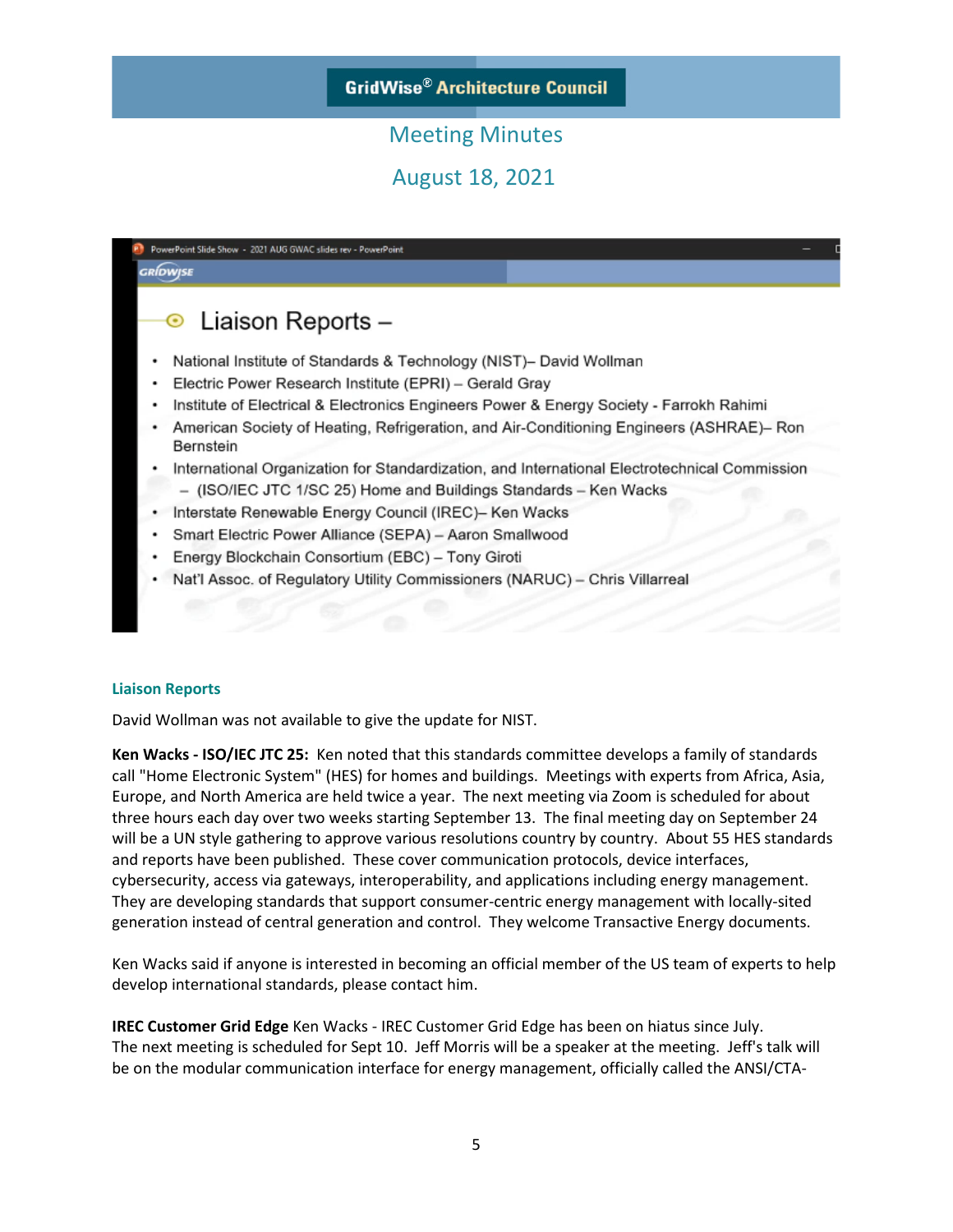### August 18, 2021

2045 standard. It has been adopted through Jeff's initiative in the state of Washington and it will be coming online in Oregon. It is being debated in California.

Ken suggested that anyone willing to give a GWAC related presentation at IREC should contact him. To join this group Ken suggested going to IREC.org and navigating to Customer Grid Edge. There you can register by putting your name on the mailing list (at no charge), or contact Ken Wacks

**Gerald Gray - EPRI -** EPRI has launched an initiative to help ensure sufficient electricity supply; it has to do with assessing risks to power supply resources due to extreme weather and other hazards. Also, IREA - International Renewable Energy Agency and EPRI have signed a memorandum of understanding to accelerate smart electrification and on a related note he commented that the U.S. has rejoined the World Energy Council. EPRI will host a WEC committee. A press release has gone out.

**Farrokh Rahimi - IEEE**: The Blockchain Energy standards group is now under the SBLC Technical Committee. Ron Melton was the chair of this committee.

Ron Melton noted that he is the now the past chair of the Smart Buildings, Loads and Customer Systems technical committee and he noted that Johanna Mathieu from Univ. of Michigan is the new chair of the committee. He said there is an architectural subcommittee in this technical group. Ron encouraged GWAC council and friends to be a part of this group because it is closely aligned with the interests of the GWAC. He also said that the awards role on the committee has also been reassigned to him as a past chair. Ron noted that there is room for GWAC collaborations with this committee or a subcommittee. He said GWAC may also want to know that last January the blockchain TE standards work (IEEE P2418.5 PAR) work moved from IEEE SA sponsorship as an entity standard to an individual standard (reformulated PAR). This allows individuals to join instead of just corporations and organizations. To allow that change the committee had to move from IEEE ISA into a home technical committee and working group. IEEE O2418.5 PAR, which is TE block chain transactive energy, is a subgroup. Farrokh Rahimi is involved and so is Sri Nikhil Gourisetti, PNNL. Gourisetti is leading the cyber security dimension of it. Claudio Lima and Umit Cali are actively involved as well. They had well over 100 people sign up to participate in this group. Ron noted that the committee would benefit by some GWAC involvement. Farrokh is fighting a good fight to avoid conflation of Transactive Energy and Blockchain but he could use some help keeping the relationship between those two areas straight between blockchain and transactive energy.

Farrokh commented that he agreed and thanked Ron for mentioning it.

**SEPA - Aaron Smallwood** was not able to attend today but sent detailed notes that will be attached on the last page of the August minutes.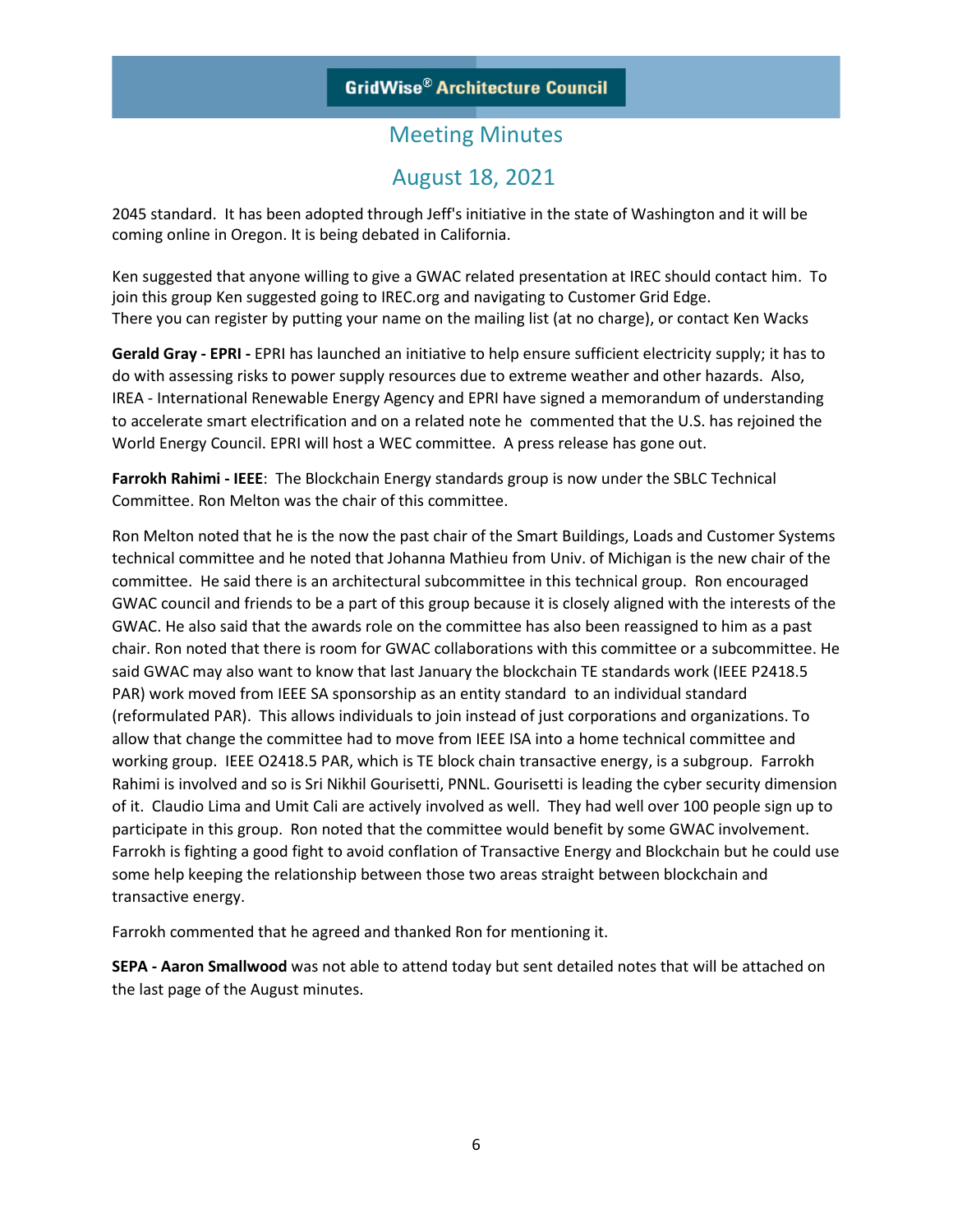### Meeting Minutes

August 18, 2021

#### **GWAC Matrix**



Ron Cunningham said that there are 2 additional Future States assessments that have come in. Then they will be ready to do the assessment and begin writing the white paper. They will start the characterizations and content writing. He expects to have the paper later this year.

Grid Architecture for Regulators will now be tied more closely with the blog group. Lorenzo Kristov said that at last month's meeting the blog idea was proposed and he thought that because this group is also so diverse that rather than trying to make one large work product, it might be better to break into smaller groups for multiple blog posts. This seems like something that would work better with the time commitments of the group. Stuart and Kay said it made sense to them as well. They are not limiting their group to decarbonization.

Stuart McCafferty said there are several articles already written and ready to go.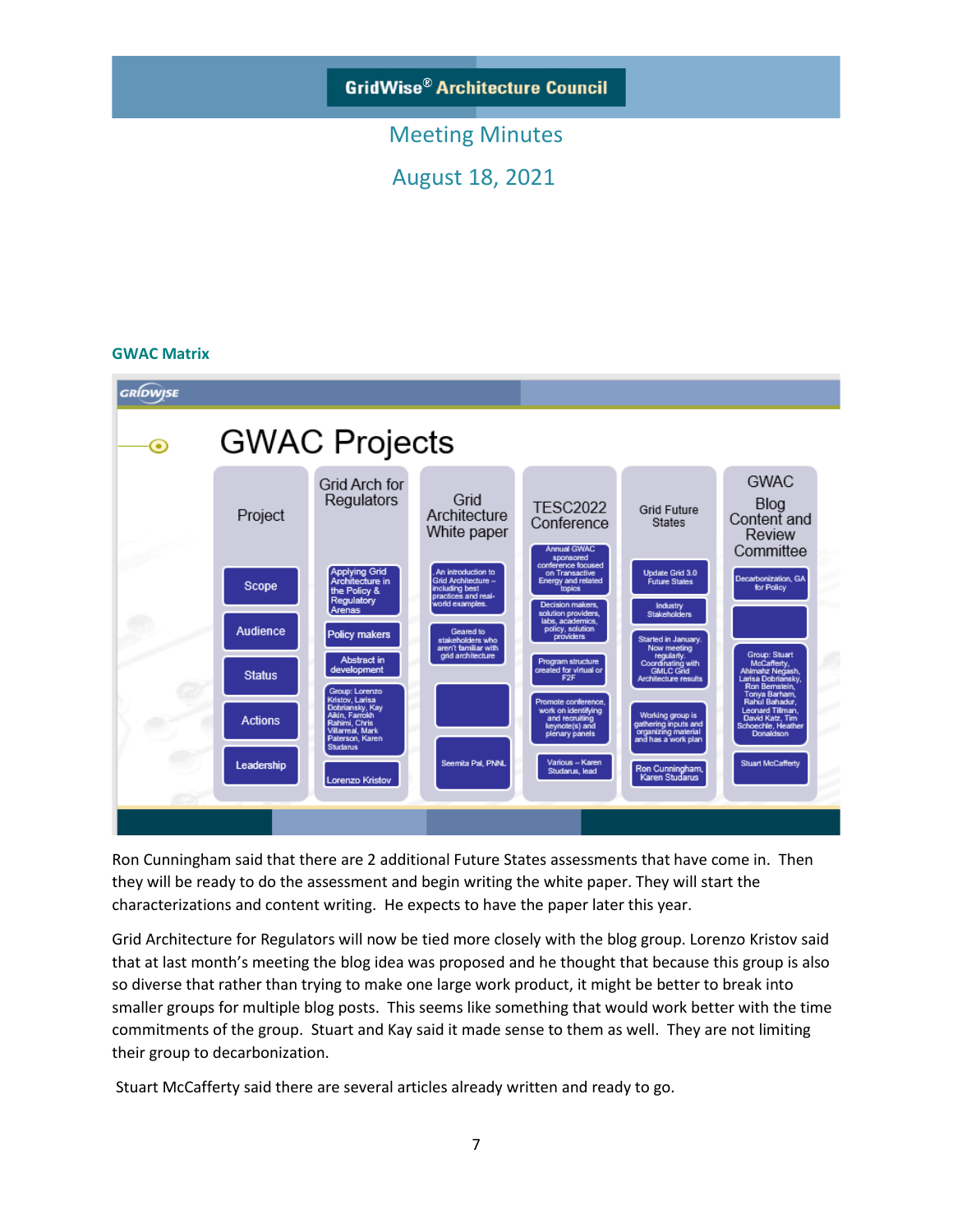### August 18, 2021

Jeff Morris expressed his interest in joining Lorenzo's group. He also suggested a paper from this group could be submitted for the NARUC November meeting in Louisville. These basic concepts could make an excellent panel topic at NARUC.

#### **Action: Lorenzo Kristov to add Jeff Morris to the attendee list for Grid Architecture for Regulators.**

Lorenzo asked how to submit to NARUC. Jeff Morris replied there is a simple form to be submitted for a panel topic. He suggested attaching a paper with the submission for a better chance of being selected for the panel.

Karen Studarus noted that the panel submission may need to be a separate effort from the blog post.

Kay Aikin said that the blog committee is really about content and social media. And the advantage is that eventually the topic can go from blog to white paper. A panel submission is to far afield from where they are.

Lorenzo said the California PUC call on the high DER future where they ask about Grid Architecture. He has already submitted comments to it and this could be discussed in a blog. He said the group may want to have a call to discuss what topics would be good for blog posts. Jeff Morris agreed and said he would like to be invited to that call.

Also, on the GWAC matrix Karen noted that Seemita Pal has been working on a grid architecture white paper with SEPA activities. It is an introduction to grid architecture - best practices and real world examples. It is to be sent as a draft to the GWAC soon for feedback. Seemita said she needs to look at the latest version of the Grid Architecture primer and make sure there are no overlaps. Once she has completed that check, she will get it to the council for their input. Karen told the group to be expecting to receive an email about this. Karen said that she is glad that Seemita is participating in both groups.

Stu McCafferty said that the next meeting of the blog content group will be held Wed. Sept. 8. It is held the  $2^{nd}$  Wed. of each month at 11am Pacific time. Stu said that the group is looking for content even though they aren't sure yet exactly where it will be posted but that will be resolved soon. He also said that if GWAC members and friends have content that they could "re-purpose" as a blog the group will take a look at it and hopefully get it published. Kay added that they are trying to get to the point where they have a back-log of blogs so that they can meter them out. They want to have some consistency in how often things post such as once a month, or twice a month. Kay noted that there are a lot of writers in this group.

Lorenzo asked about blogs that raise a lot of questions and don't necessarily provide answers?

Kay replied that those are perfect and added that the group wants to raise. Karen agreed and said that our DOE sponsor would also agree with that idea.

Karen would like to talk with Kay and Stuart later this week or early next week about the frequency of posting and where to post.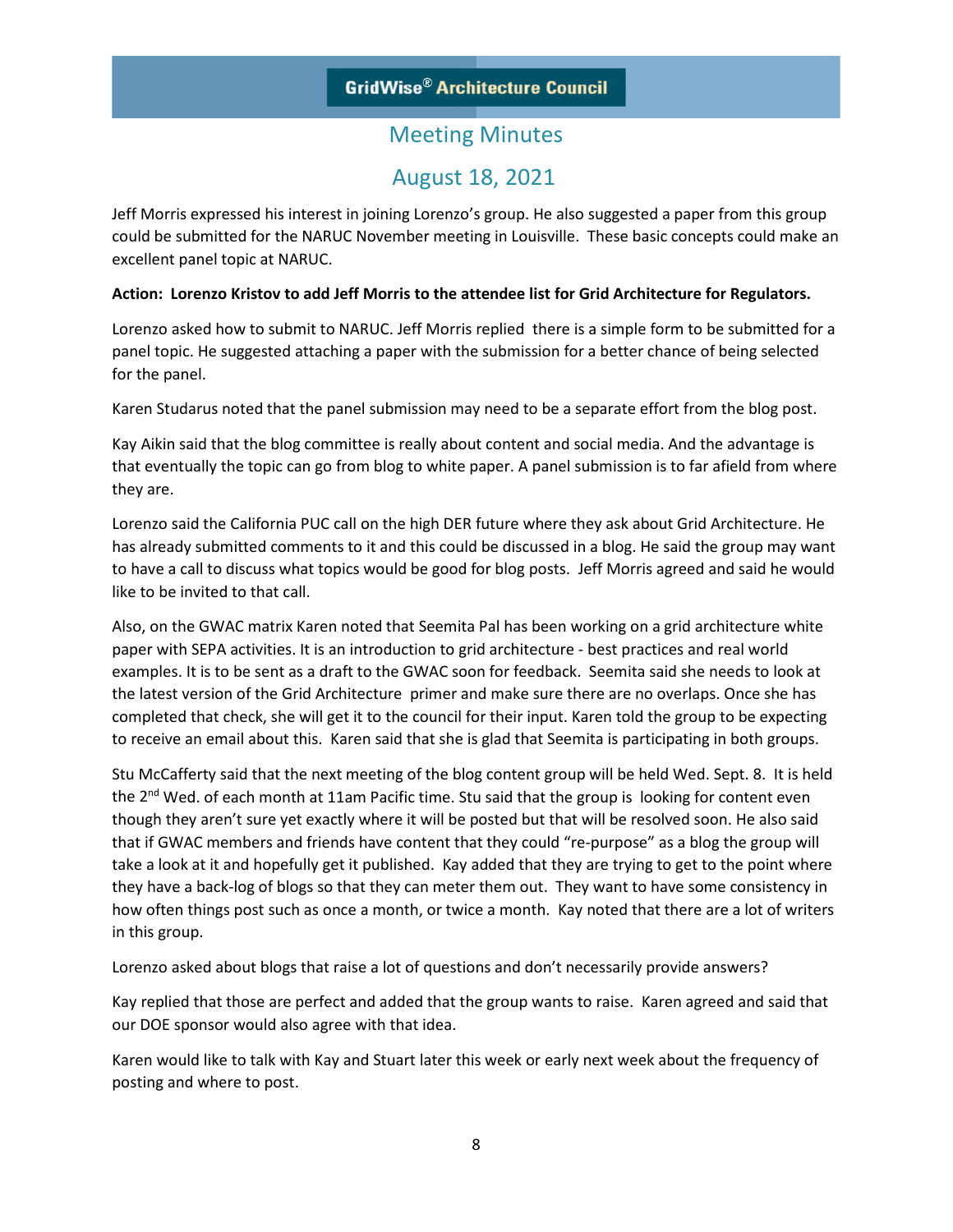### Meeting Minutes

### August 18, 2021

#### **Action: Karen to talk with Kay and Stu to look at the current blog content offline**

David Katz asked if there will be a comment area. Karen replied that the blog group has decided to use LinkedIn rather than curating their own comment section.

David Forfia asked if the content has to be original? Kay said it can refer to content that is already out there and discuss it but Stu commented that they aren't going to repost other people's content. The author should be a GWAC participant (member, associate, emeritus or friend).

Jaime Kolln asked how to get to be a friend of GWAC and Karen said that regular participation in GWAC meetings makes you a "friend" of GWAC.



Karen gave a brief demonstration of the new GWAC website.

One comment was that the opening phots should feature something more state of art instead of switch gear. Solar panels, and wind turbines were suggested. That point was generally agreed upon.

Jaime Kolln asked about the work products. He said there isn't much descriptive about the material listed on the site currently. He asked if we could we create a way to show the abstract for viewers if you hover over them? Jaime has been trying to create some summaries for the highly cited topics. He would like to talk to Karen more about this. Karen agreed, saying that we need ways to search by keywords, and to add dates and product titles and expand on "why should you care about each of them." She noted that the objective is also to feature a few of our most impactful products.

Kay suggested creating a view such as is used on the on the emeritus page where if that if click more information will display.

#### **Action: Jaime and Karen to meeting and discuss ways to make the work products page of the new GWAC website to look better and be easier to navigate.**

Ron Ambrosio asked about the council - under mission and structure and suggested that we should use the GWAC pentagram which calls out how the various GWAC members represent different aspects of the industry. Ron said that adding that logo to the page might help to better convey the idea of GWAC.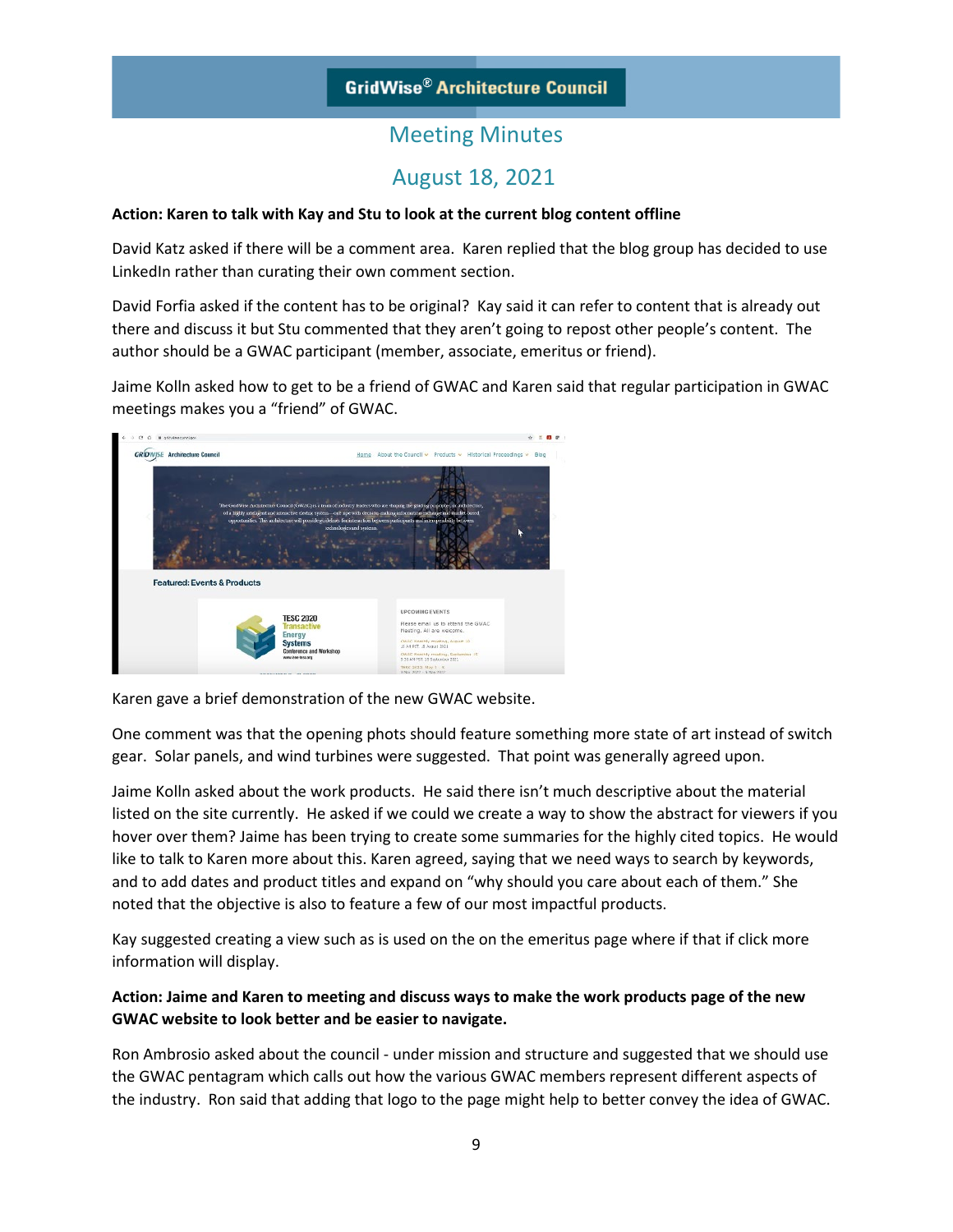### Meeting Minutes

### August 18, 2021

Karen noted the GWAC blog page and she showed a card of one of Mark Knight's blogs. She would like to see a photo of the author added to these as well. Good comments were received about the photos for the blogs. Gerry Gray did suggest that the graphics be equally sized. Karen agreed.

Karen hopes to be able to send a link out to the GWAC soon in the hopes of getting additional feedback. she also noted that it will convert to mobile easily as a continuous scroll.

Karen noted that the TESC 22 Organizing committee is meeting regularly and that a keynote speaker has been identified thanks to Kay Aikin.

Kay said Ahmad Faruqui, an economist and experienced speaker has agreed to speak at TESC 22 and added that he is a good fit for the regulatory and reform portions of the conference.

Karen noted that location venues are difficult to select right now because in many cases the venue meeting planning staff is not available talk to discuss meetings and many of the most suitable facilities are mothballed at this time.

Karen asked if anyone else wants to join the TESC 22 planning meetings noting that they are welcome to join the meeting this coming Monday at Noon.

Lorenzo Kristov briefed the group on the California PUC discussion that he led on July 30. Attendance was good. The first round of comments was submitted this week including comments by Lorenzo. People who are interested can to <https://www.cpuc.ca.gov/> and in the search box just plug in R.21-06-017 to see the comments that have been submitted. It's the only proceeding of its kind that he knows of in the US regarding a high DER future. It is a very broad proceeding and should be of interest to this committee.

Karen thanked Lorenzo for presenting this talk.

David Katz mentioned [a link to a recently published book](https://www.amazon.ca/Energy-Switch-Companies-Transforming-Electrical/dp/1633886662/ref=asc_df_1633886662/?tag=googleshopc0c-20&linkCode=df0&hvadid=531293004707&hvpos=&hvnetw=g&hvrand=11331358980423279987&hvpone=&hvptwo=&hvqmt=&hvdev=c&hvdvcmdl=&hvlocint=&hvlocphy=1002451&hvtargid=pla-1212909181832&psc=1) by Peter Kelly-Detwiler titled, *The Energy Switch: How Companies and Customers Are Transforming the Electrical Grid and the Future of Power.* He said it would be of interest to this group.

Karen noted it was time to end the meeting. Ron Ambrosio gave a motion to adjourn the meeting and Kay Aikin seconded the motion.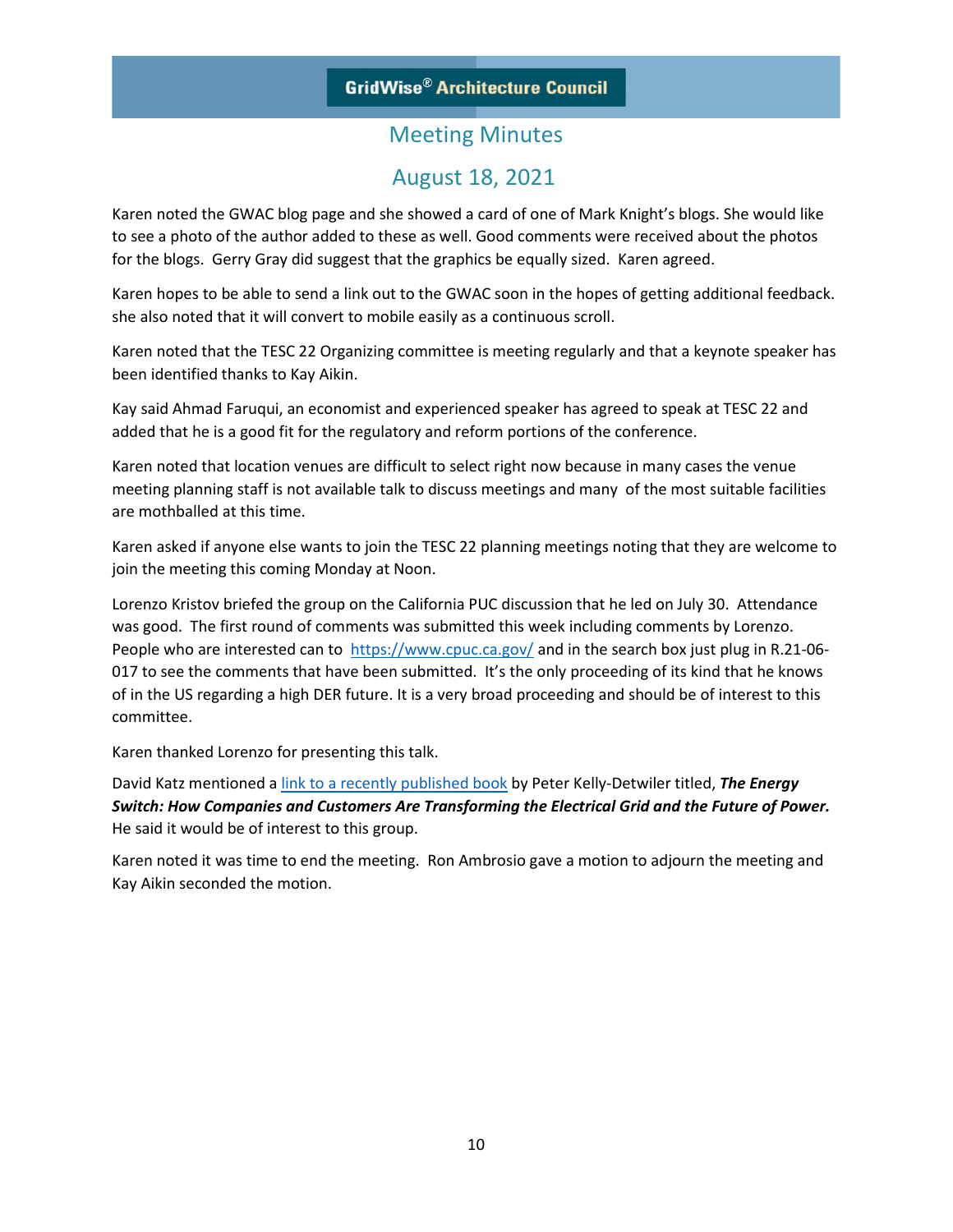### Meeting Minutes

August 18, 2021

#### **Smart Electric Power Alliance 08 18 21**

Liaison Update to GWAC – August 2021

#### Programmatic:

- **North American Smart Energy Week is on:** 
	- o Attendee, venue, and City of New Orleans COVID protocols in place.
- **SEPA Working Group Series 2021** NEW EVENT evolutionary step of the SEPA Working Group in person meetings inaugurated at SEPA Grid Evolution Summit in 2017. SEPA Working Groups will have the opportunity to engage with SEPA membership about their topical domain, share their work products and their vision for the group and industry.
	- $\circ$  October 26<sup>th</sup>, 28<sup>th</sup>, Nov 2<sup>nd</sup>, Nov 4<sup>th</sup>
	- o SEPA Working Groups lead attendees through short, virtual sessions going deep into the trends and challenges of the Journey to a Carbon-free Future.

#### Content:

- $\circ$  A Microgrid Design Framework report published recently included with SEPA membership, \$199 for non-members
	- o <https://sepapower.org/resource/microgrid-design-framework/>
- o Carbon Reduction Tracker 2.0 release in September.
	- o [https://sepapower.org/utility-transformation-challenge/utility-carbon-reduction](https://sepapower.org/utility-transformation-challenge/utility-carbon-reduction-tracker/)[tracker/](https://sepapower.org/utility-transformation-challenge/utility-carbon-reduction-tracker/)
	- $\circ$  Enhanced granularity in the source data, addition of a downloadable dataset
- o Upcoming blog on *Increasing Grid Resilience Under Differing Distributed Control Architectures* (OpenFMB)

#### Technical Program:

- **SEPA Catalog of Standards platform and launch:**
	- o A new SEPA CoS site will launch in September. It will have a new backend and UI, and increased search ability. The new CoS site will enable publication relevant data about a standard that is produced during the candidate review process.
- **Two technical focused staff openings currently at SEPA**
	- o **1) Grid Integration Lead:** 
		- **<https://recruiting.paylocity.com/Recruiting/Jobs/Details/575094>**
		- Expert in specific topic areas such as electric power delivery and integrating new technologies into electric utility operations and planning, including but not limited to standards and interoperability, grid modernization, grid architecture, distributed energy resource integration and management, and IT/OT